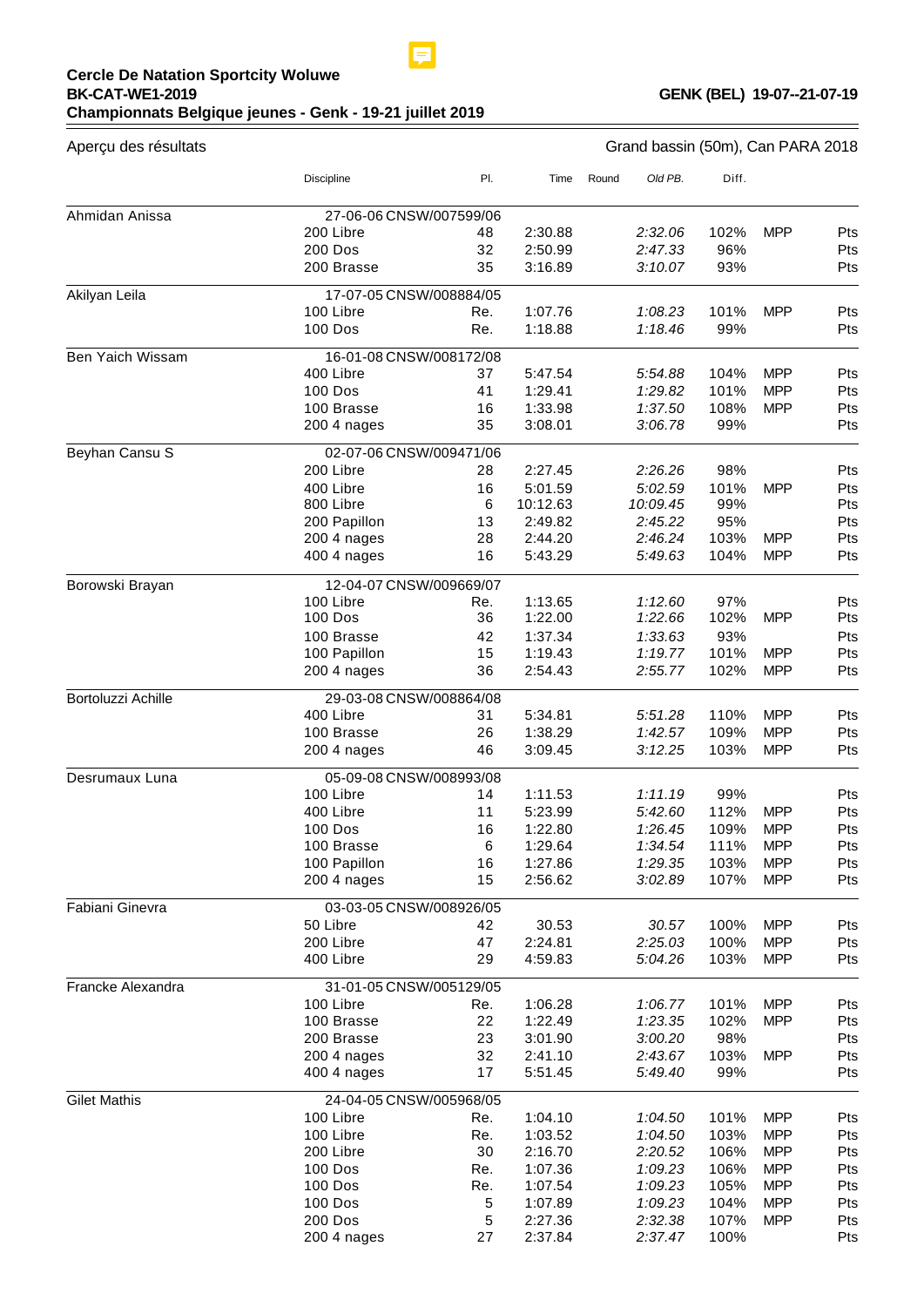## Cercle De Natation Sportcity Woluwe BK-CAT-WE1-2019

| Haggard Bruno           | 07-01-08 CNSW/007601/08    |                |                    |                    |              |            |            |
|-------------------------|----------------------------|----------------|--------------------|--------------------|--------------|------------|------------|
|                         | 100 Libre                  | 4              | 1:08.85            | 1:09.64            | 102%         | <b>MPP</b> | Pts        |
|                         | 400 Libre                  | 2              | 5:00.14            | 5:07.98            | 105%         | <b>MPP</b> | Pts        |
|                         | 100 Dos                    | 2              | 1:18.27            | 1:21.76            | 109%         | <b>MPP</b> | Pts        |
|                         | 100 Brasse                 | 13             | 1:34.46            | 1:34.10            | 99%          |            | Pts        |
|                         | 100 Papillon               | $\overline{2}$ | 1:16.20            | 1:15.78            | 99%          |            | Pts        |
|                         | 200 4 nages                | 3              | 2:47.50            | 2:48.69            | 101%         | <b>MPP</b> | Pts        |
| Haggard Hugo            | 02-02-06 CNSW/007602/06    |                |                    |                    |              |            |            |
|                         | 50 Libre                   | 8              | 28.80              | 29.06              | 102%         | <b>MPP</b> | Pts        |
|                         | 100 Libre                  | Re.            | 1:03.26            | 1:03.84            | 102%         | <b>MPP</b> | Pts        |
|                         | 100 Libre                  | 11             | 1:03.11            | 1:03.84            | 102%         | <b>MPP</b> | Pts        |
|                         | 400 Libre                  | 15             | 4:50.72            | 4:47.06            | 97%          |            | Pts        |
|                         | 100 Papillon               | 8              | 1:10.66            | 1:12.04            | 104%         | <b>MPP</b> | Pts        |
|                         | 200 Papillon               | 6              | 2:42.95            | 2:45.31            | 103%         | <b>MPP</b> | Pts        |
|                         | 200 4 nages                | 14             | 2:37.50            | 2:37.77            | 100%         | <b>MPP</b> | Pts        |
|                         | 400 4 nages                | 11             | 5:32.66            | 5:43.63            | 107%         | <b>MPP</b> | Pts        |
| Kenworthy Amy           | 18-08-06 CNSW/007966/06    |                |                    |                    |              |            |            |
|                         | 100 Libre                  | 25             | 1:06.13            | 1:07.03            | 103%         | <b>MPP</b> | Pts        |
|                         | 200 Libre                  | 12             | 2:22.78            | 2:26.49            | 105%         | <b>MPP</b> | Pts        |
|                         | 400 Libre                  | 12             | 5:00.65            | 5:04.91            | 103%         | <b>MPP</b> | Pts        |
|                         | 200 Papillon               | 11             | 2:48.52            | 2:53.96            | 107%         | <b>MPP</b> | Pts        |
|                         | 200 4 nages                | 35             | 2:45.70            | 2:48.37            | 103%<br>101% | <b>MPP</b> | Pts        |
|                         | 400 4 nages                | 20             | 5:46.00            | 5:48.22            |              | <b>MPP</b> | Pts        |
| Kotsomyti Eleanna       | 13-12-06 CNSW/007120/06    |                |                    |                    |              |            |            |
|                         | 200 Libre                  | 10             | 2:22.08            | 2:21.89            | 100%         |            | Pts        |
|                         | 400 Libre                  | $\overline{7}$ | 4:52.78            | 4:55.75            | 102%         | <b>MPP</b> | Pts        |
|                         | 100 Dos                    | Re.            | 1:12.51            | 1:12.98            | 101%         | <b>MPP</b> | Pts        |
|                         | 100 Dos                    | 5              | 1:11.76            | 1:12.98            | 103%         | <b>MPP</b> | Pts        |
|                         | 100 Papillon               | 3              | 1:08.98            | 1:11.59            | 108%         | <b>MPP</b> | Pts        |
|                         | 200 Papillon               | 5              | 2:39.00            | 2:52.06            | 117%         | <b>MPP</b> | Pts        |
|                         | 200 4 nages                | 8              | 2:36.47            | 2:38.17            | 102%         | <b>MPP</b> | Pts        |
|                         | 400 4 nages                | 6              | 5:30.38            | 5:33.71            | 102%         | <b>MPP</b> | Pts        |
| <b>Ledent Nell</b>      | 26-11-07 CNSW/009275/07    |                |                    |                    |              |            |            |
|                         | 100 Libre                  | Re.            | 1:11.22            | 1:13.82            | 107%         | <b>MPP</b> | Pts        |
| Moriau Pierrick         | 02-10-07 CNSW/008173/07    |                |                    |                    |              |            |            |
|                         | 100 Libre                  | Re.            | 1:10.01            | 1:10.94            | 103%         | <b>MPP</b> | Pts        |
|                         | 100 Libre                  | 36             | 1:09.61            | 1:10.94            | 104%         | <b>MPP</b> | Pts        |
|                         | 400 Libre                  | 54             | 5:25.71            | 5:31.31            | 103%         | <b>MPP</b> | Pts        |
|                         | 200 4 nages                | 44             | 2:56.71            | 2:56.99            | 100%         | <b>MPP</b> | Pts        |
| <b>Ohliger Marjorie</b> | 22-03-07 CNSW/007844/07    |                |                    |                    |              |            |            |
|                         | 100 Libre                  | Re.            | 1:11.04            | 1:13.83            | 108%         | <b>MPP</b> | Pts        |
|                         | 400 Libre                  | 42             | 5:24.26            | 5:36.93            | 108%         | <b>MPP</b> | Pts        |
|                         | 100 Dos                    | Re.            | 1:19.22            | 1:20.56            | 103%         | <b>MPP</b> | Pts        |
|                         | 100 Dos                    | Re.            | 1:19.01            | 1:20.56            | 104%         | <b>MPP</b> | Pts        |
|                         | 100 Dos                    | 32             | 1:20.79            | 1:20.56            | 99%          |            | Pts        |
| Rabie Ilias             | 28-07-08 CNSW/009666/08    |                |                    |                    |              |            |            |
|                         | 100 Libre                  | 18             | 1:11.96            | 1:11.44            | 99%          |            | Pts        |
|                         | 400 Libre                  | 6              | 5:12.57            | 5:20.03            | 105%         | <b>MPP</b> | Pts        |
|                         | 100 Dos                    | Re.            | 1:24.61            | 1:26.25            | 104%         | <b>MPP</b> | Pts        |
|                         | 100 Dos                    | 18             | 1:23.40            | 1:26.25            | 107%         | <b>MPP</b> | Pts        |
|                         | 100 Brasse<br>100 Papillon | 34<br>16       | 1:40.10<br>1:28.73 | 1:37.15<br>1:24.61 | 94%<br>91%   |            | Pts<br>Pts |
|                         | 200 4 nages                | 10             | 2:54.72            | 2:58.58            | 104%         | <b>MPP</b> | Pts        |
|                         |                            |                |                    |                    |              |            |            |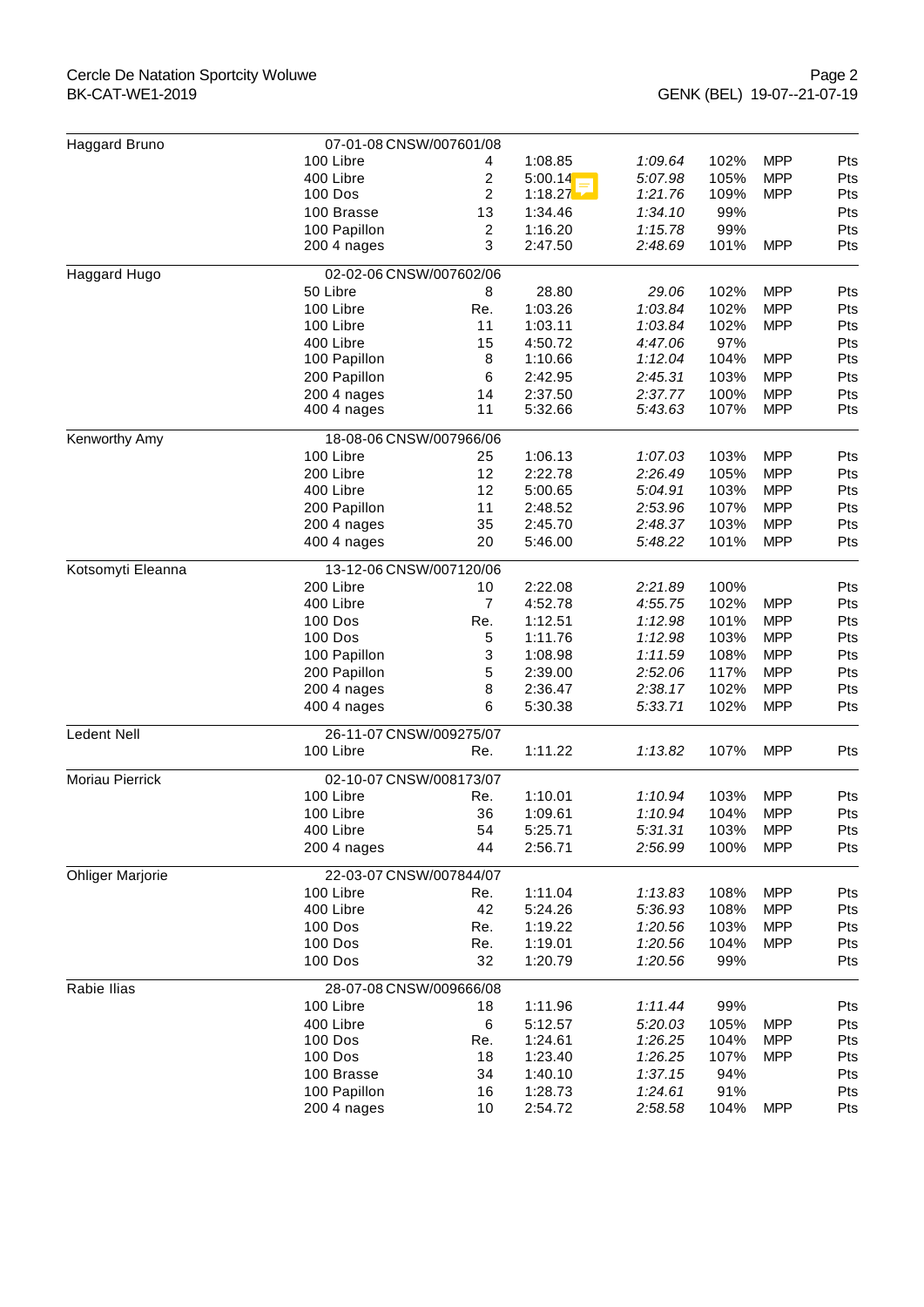| Van Bellegem Simon             | 09-05-06 CNSW/007001/06                                           |                         |     |                                          |                    |      |            |     |  |
|--------------------------------|-------------------------------------------------------------------|-------------------------|-----|------------------------------------------|--------------------|------|------------|-----|--|
|                                | 50 Libre                                                          |                         | 14  | 29.26                                    | 30.03              | 105% | <b>MPP</b> | Pts |  |
|                                | 100 Libre                                                         |                         | 24  | 1:04.83                                  | 1:04.64            | 99%  |            | Pts |  |
|                                | 200 Libre                                                         |                         | 27  | 2:22.45                                  | 2:22.20            | 100% |            | Pts |  |
|                                | <b>100 Dos</b>                                                    |                         | Re. | 1:13.05                                  | 1:12.26            | 98%  |            | Pts |  |
|                                | <b>100 Dos</b>                                                    |                         | 4   | 1:11.19                                  | 1:12.26            | 103% | <b>MPP</b> | Pts |  |
|                                | <b>200 Dos</b>                                                    |                         | 6   | 2:35.34                                  | 2:35.91            | 101% | <b>MPP</b> | Pts |  |
|                                | 100 Brasse                                                        |                         | 33  | 1:28.42                                  | 1:27.28            | 97%  |            | Pts |  |
| Van Espen Manon                |                                                                   | 22-03-07 CNSW/008184/07 |     |                                          |                    |      |            |     |  |
|                                | 100 Libre                                                         |                         | 22  | 1:08.73                                  | 1:11.56            | 108% | <b>MPP</b> | Pts |  |
|                                | 400 Libre                                                         |                         | 33  | 5:17.98                                  | 5:26.17            | 105% | <b>MPP</b> | Pts |  |
| Vandenhoven Joachim            |                                                                   | 19-04-05 CNSW/007666/05 |     |                                          |                    |      |            |     |  |
|                                | 50 Libre                                                          |                         | 14  | 28.18                                    | 28.31              | 101% | <b>MPP</b> | Pts |  |
|                                | 100 Libre                                                         |                         | 21  | 1:01.31                                  | 1:02.08            | 103% | <b>MPP</b> | Pts |  |
|                                | 200 Libre                                                         |                         | 6   | 2:10.13                                  | 2:13.33            | 105% | <b>MPP</b> | Pts |  |
|                                | 400 Libre                                                         |                         | 5   | 4:38.24                                  | 4:35.64            | 98%  |            | Pts |  |
|                                | 1500 Libre                                                        |                         | 4   | 17:57.59                                 | 18:09.40           | 102% | <b>MPP</b> | Pts |  |
|                                | <b>100 Dos</b>                                                    |                         | 12  | 1:11.33                                  | 1:10.63            | 98%  |            | Pts |  |
|                                | 100 Brasse                                                        |                         | 9   | 1:16.93                                  | 1:17.40            | 101% | <b>MPP</b> | Pts |  |
|                                | 200 4 nages                                                       |                         | 7   | 2:27.91                                  | 2:29.83            | 103% | <b>MPP</b> | Pts |  |
|                                | 400 4 nages                                                       |                         | 3   | 5:12.24                                  | 5:23.91            | 108% | <b>MPP</b> | Pts |  |
| Vatovec Arabela                |                                                                   | 13-02-08 CNSW/008289/08 |     |                                          |                    |      |            |     |  |
|                                | 100 Libre                                                         |                         | 19  | 1:12.48                                  | 1:14.99            | 107% | <b>MPP</b> | Pts |  |
|                                | 400 Libre                                                         |                         | 17  | 5:26.81                                  | 5:34.32            | 105% | <b>MPP</b> | Pts |  |
|                                | 100 Dos                                                           |                         | 29  | 1:26.03                                  | 1:27.07            | 102% | <b>MPP</b> | Pts |  |
|                                | $2004$ nages                                                      |                         | 20  | 3:00.20                                  | 3:05.77            | 106% | <b>MPP</b> | Pts |  |
|                                |                                                                   |                         |     |                                          |                    |      |            |     |  |
| Webers Giorgia                 |                                                                   | 21-12-05 CNSW/007679/05 |     |                                          |                    |      |            |     |  |
|                                | 400 Libre                                                         |                         | 42  | 5:08.70                                  | 5:04.56            | 97%  |            | Pts |  |
|                                | 200 4 nages                                                       |                         | 49  | 2:45.84                                  | 2:44.18            | 98%  |            | Pts |  |
|                                | 400 4 nages                                                       |                         | 16  | 5:49.73                                  | 5:39.92            | 94%  |            | Pts |  |
| 4 x 100 Libre Messieurs        | Borowski Brayan                                                   | 1:13.65                 |     | Moriau Pierrick                          | 1:09.51            | 7    | 4:46.59    |     |  |
|                                | Rabie Ilias                                                       | 1:13.24                 |     | Haggard Bruno                            | 1:10.19            |      |            |     |  |
|                                | <b>Gilet Mathis</b><br>Van Bellegem Simon                         | 1:03.52<br>1:04.52      |     | Haggard Hugo<br>Vandenhoven Joachim      | 1:03.17<br>59.81   | 5    | 4:11.02    |     |  |
| 4 x 100 Libre Dames            | Akilyan Leila<br>Beyhan Cansu S                                   | 1:07.76<br>1:07.35      |     | Ahmidan Anissa<br>Webers Giorgia         | 1:08.54<br>1:08.53 | 16   | 4:32.18    |     |  |
| 4 x 100 Libre Dames            | Ledent Nell<br><b>Ohliger Marjorie</b>                            | 1:11.22<br>1:10.97      |     | Desrumaux Luna<br>Van Espen Manon        | 1:11.81<br>1:09.07 | 5    | 4:43.07    |     |  |
|                                | Francke Alexandra                                                 | 1:06.28                 |     | Kenworthy Amy                            | 1:07.64            | 11   | 4:26.84    |     |  |
| 4 x 100 Libre Mixte            | Fabiani Ginevra<br><b>Ohliger Marjorie</b>                        | 1:07.35<br>1:11.04      |     | Kotsomyti Eleanna<br>Ledent Nell         | 1:05.57<br>1:09.90 | 9    | 4:42.43    |     |  |
|                                | Borowski Brayan                                                   | 1:12.27                 |     | Rabie Ilias                              | 1:09.22            |      |            |     |  |
| 4 x 100 Libre Mixte<br>÷       | Haggard Hugo<br>Kotsomyti Eleanna                                 | 1:03.26<br>1:06.62      |     | Francke Alexandra<br>Vandenhoven Joachim | 1:05.57<br>1:00.94 | 14   | 4:16.39    |     |  |
|                                | Moriau Pierrick<br>Desrumaux Luna                                 | 1:10.01<br>1:11.69      |     | Van Espen Manon<br>Haggard Bruno         | 1:08.67<br>1:09.51 | 7    | 4:39.88    |     |  |
| 4 x 100 Libre Mixte            | <b>Gilet Mathis</b><br>Fabiani Ginevra                            | 1:04.10<br>1:06.68      |     | Kenworthy Amy<br>Van Bellegem Simon      | 1:05.93<br>1:05.68 | 19   | 4:22.39    |     |  |
| 4 x 100 4 nages Messieurs<br>÷ | <b>Gilet Mathis</b><br>Vandenhoven Joachim                        | 1:07.54<br>1:17.24      |     | Haggard Hugo<br>Van Bellegem Simon       | 1:11.24<br>1:04.34 | 3    | 4:40.36    |     |  |
|                                | Rabie Ilias                                                       | 1:24.61                 |     | Haggard Bruno                            | 1:17.68            | 11   | 5:29.38    |     |  |
|                                | Borowski Brayan                                                   | 1:36.84                 |     | Moriau Pierrick<br><b>Ledent Nell</b>    | 1:10.25<br>1:26.01 | 5    |            |     |  |
| 4 x 100 4 nages Dames          | <b>Ohliger Marjorie</b><br>$\ddot{\phantom{a}}$<br>Desrumaux Luna | 1:19.01<br>1:31.08      |     | Van Espen Manon                          | 1:08.82            |      | 5:24.92    |     |  |
| 4 x 100 4 nages Dames          | Akilyan Leila<br>÷<br><b>Webers Giorgia</b>                       | 1:18.88<br>1:25.90      |     | Beyhan Cansu S<br>Ahmidan Anissa         | 1:17.11<br>1:08.12 | 18   | 5:10.01    |     |  |
| 4 x 100 4 nages Dames          | Kotsomyti Eleanna<br>$\ddot{\phantom{a}}$<br>Francke Alexandra    | 1:12.51<br>1:21.78      |     | Kenworthy Amy<br>Fabiani Ginevra         | 1:14.90<br>1:05.28 | 9    | 4:54.47    |     |  |
| 4 x 100 4 nages Mixte          | <b>Ohliger Marjorie</b><br>$\ddot{\phantom{a}}$<br>Desrumaux Luna | 1:19.22<br>1:28.63      |     | Haggard Bruno<br>Moriau Pierrick         | 1:18.61<br>1:09.88 | 5    | 5:16.34    |     |  |
|                                | <b>Gilet Mathis</b><br>Vandenhoven Joachim                        | 1:07.36<br>1:17.32      |     | Kotsomyti Eleanna<br>Francke Alexandra   | 1:11.09<br>1:05.02 | 5    | 4:40.79    |     |  |